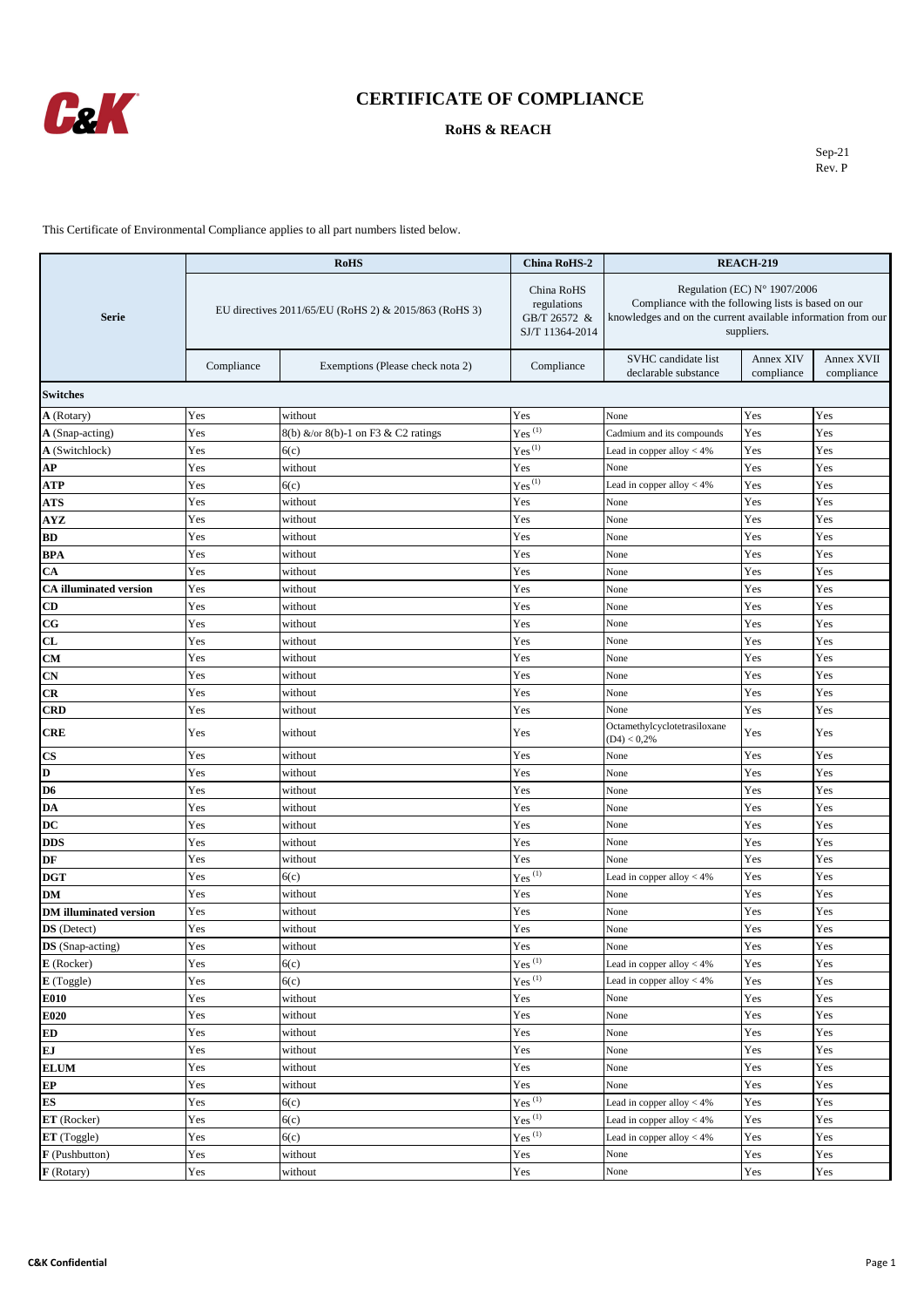

### **RoHS & REACH**

Sep-21 Rev. P

|                        | <b>RoHS</b>                                           |                                             | <b>China RoHS-2</b>                                          | <b>REACH-219</b>                                                                                                                                                           |                         |                          |
|------------------------|-------------------------------------------------------|---------------------------------------------|--------------------------------------------------------------|----------------------------------------------------------------------------------------------------------------------------------------------------------------------------|-------------------------|--------------------------|
| <b>Serie</b>           | EU directives 2011/65/EU (RoHS 2) & 2015/863 (RoHS 3) |                                             | China RoHS<br>regulations<br>GB/T 26572 &<br>SJ/T 11364-2014 | Regulation (EC) $N^{\circ}$ 1907/2006<br>Compliance with the following lists is based on our<br>knowledges and on the current available information from our<br>suppliers. |                         |                          |
|                        | Compliance                                            | Exemptions (Please check nota 2)            | Compliance                                                   | SVHC candidate list<br>declarable substance                                                                                                                                | Annex XIV<br>compliance | Annex XVII<br>compliance |
| <b>FDSD</b>            | Yes                                                   | without                                     | Yes                                                          | None                                                                                                                                                                       | Yes                     | Yes                      |
| <b>FDSE</b>            | Yes                                                   | without                                     | Yes                                                          | None                                                                                                                                                                       | Yes                     | Yes                      |
| FL                     | Yes                                                   | without                                     | Yes                                                          | None                                                                                                                                                                       | Yes                     | Yes                      |
| FP                     | Yes                                                   | without                                     | Yes                                                          | None                                                                                                                                                                       | Yes                     | Yes                      |
| <b>GP</b>              | Yes                                                   | without                                     | Yes                                                          | None                                                                                                                                                                       | Yes                     | Yes                      |
| GS                     | Yes                                                   | without                                     | Yes                                                          | None                                                                                                                                                                       | Yes                     | Yes                      |
| <b>GT</b>              | Yes                                                   | 6(c)                                        | $Yes^{(1)}$                                                  | Lead in copper alloy < 4%                                                                                                                                                  | Yes                     | Yes                      |
| H (Rotary)             | Yes                                                   | without                                     | Yes                                                          | None                                                                                                                                                                       | Yes                     | Yes                      |
| <b>H</b> (Switchlock)  | Yes                                                   | 6(c)                                        | $Yes^{(1)}$                                                  | Lead in copper alloy $<$ 4%                                                                                                                                                | Yes                     | Yes                      |
| <b>HB</b>              | Yes                                                   | 8(b) &/or 8(b)-1 on B4, B6, F9 & X3 ratings | $Yes^{(1)}$                                                  | Cadmium and its compounds                                                                                                                                                  | Yes                     | Yes                      |
| <b>HDD</b>             | Yes                                                   | without                                     | Yes                                                          | None                                                                                                                                                                       | Yes                     | Yes                      |
| <b>HDP</b>             | Yes                                                   | without                                     | Yes                                                          | None                                                                                                                                                                       | Yes                     | Yes                      |
| <b>HDS</b>             | Yes                                                   | without                                     | Yes                                                          | None                                                                                                                                                                       | Yes                     | Yes                      |
| <b>HDT</b>             | Yes                                                   | without                                     | Yes                                                          | None                                                                                                                                                                       | Yes                     | Yes                      |
| HP                     | Yes                                                   | without                                     | Yes                                                          | None                                                                                                                                                                       | Yes                     | Yes                      |
| HS                     | Yes                                                   | without                                     | Yes                                                          | None                                                                                                                                                                       | Yes                     | Yes                      |
| <b>HW</b>              | Yes                                                   | without                                     | Yes                                                          | None                                                                                                                                                                       | Yes                     | Yes                      |
| <b>ILS</b>             | Yes                                                   | without                                     | Yes                                                          | None                                                                                                                                                                       | Yes                     | Yes                      |
| <b>ITS</b>             | Yes                                                   | without                                     | Yes                                                          | None                                                                                                                                                                       | Yes                     | Yes                      |
| JS                     | Yes                                                   | without                                     | Yes                                                          | None                                                                                                                                                                       | Yes                     | Yes                      |
| <b>JSM</b>             | Yes                                                   | without                                     | Yes                                                          | None                                                                                                                                                                       | Yes                     | Yes                      |
| <b>JSX</b>             | Yes                                                   | without                                     | Yes                                                          | None                                                                                                                                                                       | Yes                     | Yes                      |
| K12                    | Yes                                                   | without                                     | Yes                                                          | None                                                                                                                                                                       | Yes                     | Yes                      |
| K12C & K12CF           | Yes                                                   | without                                     | Yes                                                          | Imidazolidine-2-thione < 1%                                                                                                                                                | Yes                     | Yes                      |
| K12SA                  | Yes                                                   | without                                     | Yes                                                          | None                                                                                                                                                                       | Yes                     | Yes                      |
| <b>K12SB</b>           | Yes                                                   | without                                     | Yes                                                          | decamethylcyclopentasiloxane<br>$(D5) < 0.5\%$                                                                                                                             | Yes                     | Yes                      |
| K12SC                  | Yes                                                   | without                                     | Yes                                                          | None                                                                                                                                                                       | Yes                     | Yes                      |
| <b>K12SD</b>           | Yes                                                   | without                                     | Yes                                                          | decamethylcyclopentasiloxane<br>$(D5) < 0.5\%$                                                                                                                             | Yes                     | Yes                      |
| K12SE                  | Yes                                                   | without                                     | Yes                                                          | None                                                                                                                                                                       | Yes                     | Yes                      |
| K12SF                  | Yes                                                   | without                                     | Yes                                                          | decamethylcyclopentasiloxane<br>$(D5) < 0.5\%$                                                                                                                             | Yes                     | Yes                      |
| K12SG                  | Yes                                                   | without                                     | Yes                                                          | None                                                                                                                                                                       | $\operatorname{Yes}$    | Yes                      |
| K12SH                  | Yes                                                   | without                                     | Yes                                                          | decamethylcyclopentasiloxane<br>$(D5) < 0.5\%$                                                                                                                             | Yes                     | Yes                      |
| K5AT                   | Yes                                                   | without                                     | Yes                                                          | None                                                                                                                                                                       | Yes                     | Yes                      |
| K5G                    | Yes                                                   | without                                     | Yes                                                          | None                                                                                                                                                                       | Yes                     | Yes                      |
| K5V                    | Yes                                                   | without                                     | Yes                                                          | None                                                                                                                                                                       | Yes                     | Yes                      |
| $\overline{\text{K6}}$ | Yes                                                   | without                                     | Yes                                                          | None                                                                                                                                                                       | Yes                     | Yes                      |
| K8                     | $\operatorname{Yes}$                                  | without                                     | Yes                                                          | None                                                                                                                                                                       | Yes                     | Yes                      |
| <b>KBD</b>             | Yes                                                   | without                                     | Yes                                                          | None                                                                                                                                                                       | Yes                     | Yes                      |
| <b>KDS</b>             | Yes                                                   | without                                     | Yes                                                          | None                                                                                                                                                                       | Yes                     | Yes                      |
| <b>KLS</b>             | Yes                                                   | without                                     | Yes                                                          | None                                                                                                                                                                       | Yes                     | Yes                      |
| KM                     | Yes                                                   | without                                     | Yes                                                          | None                                                                                                                                                                       | Yes                     | Yes                      |
| <b>KMR</b>             | Yes                                                   | without                                     | Yes                                                          | None                                                                                                                                                                       | Yes                     | Yes                      |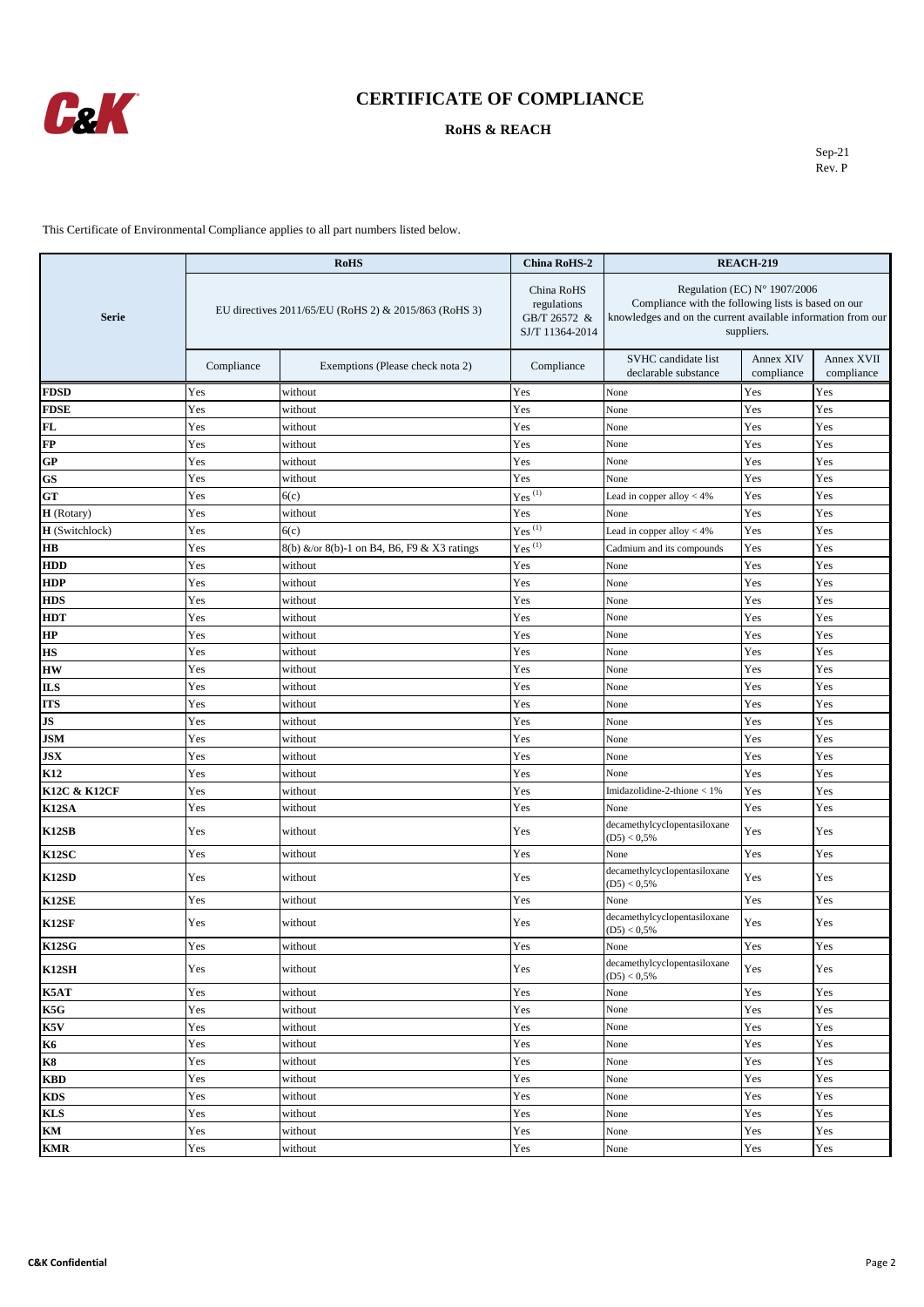

### **RoHS & REACH**

Sep-21 Rev. P

|                        |                                                       | <b>RoHS</b>                      | <b>China RoHS-2</b>                                          | <b>REACH-219</b>                                                                                                                                                  |                         |                          |
|------------------------|-------------------------------------------------------|----------------------------------|--------------------------------------------------------------|-------------------------------------------------------------------------------------------------------------------------------------------------------------------|-------------------------|--------------------------|
| <b>Serie</b>           | EU directives 2011/65/EU (RoHS 2) & 2015/863 (RoHS 3) |                                  | China RoHS<br>regulations<br>GB/T 26572 &<br>SJ/T 11364-2014 | Regulation (EC) N° 1907/2006<br>Compliance with the following lists is based on our<br>knowledges and on the current available information from our<br>suppliers. |                         |                          |
|                        | Compliance                                            | Exemptions (Please check nota 2) | Compliance                                                   | SVHC candidate list<br>declarable substance                                                                                                                       | Annex XIV<br>compliance | Annex XVII<br>compliance |
| KMS                    | Yes                                                   | without                          | Yes                                                          | None                                                                                                                                                              | Yes                     | Yes                      |
| KMT                    | Yes                                                   | without                          | Yes                                                          | None                                                                                                                                                              | Yes                     | Yes                      |
| KS                     | Yes                                                   | without                          | Yes                                                          | None                                                                                                                                                              | Yes                     | Yes                      |
| KSA                    | Yes                                                   | without                          | Yes                                                          | None                                                                                                                                                              | Yes                     | Yes                      |
| <b>KSA Buttons</b>     | Yes                                                   | without                          | Yes                                                          | None                                                                                                                                                              | Yes                     | Yes                      |
| KSB                    | Yes                                                   | without                          | Yes                                                          | None                                                                                                                                                              | Yes                     | Yes                      |
| KSC                    | Yes                                                   | without                          | Yes                                                          | None                                                                                                                                                              | Yes                     | Yes                      |
| KSD                    | Yes                                                   | without                          | Yes                                                          | None                                                                                                                                                              | Yes                     | Yes                      |
| KSE                    | Yes                                                   | without                          | Yes                                                          | None                                                                                                                                                              | Yes                     | Yes                      |
| KSF                    | Yes                                                   | without                          | Yes                                                          | None                                                                                                                                                              | Yes                     | Yes                      |
| KSFI                   | Yes                                                   | without                          | Yes                                                          | None                                                                                                                                                              | Yes                     | Yes                      |
| KSH                    | Yes                                                   | without                          | Yes                                                          | None                                                                                                                                                              | Yes                     | Yes                      |
| KSI                    | Yes                                                   | without                          | Yes                                                          | None                                                                                                                                                              | Yes                     | Yes                      |
| KSJ                    | Yes                                                   | without                          | Yes                                                          | None                                                                                                                                                              | Yes                     | Yes                      |
| KSL                    | Yes                                                   | without                          | Yes                                                          | None                                                                                                                                                              | Yes                     | Yes                      |
| KSM                    | Yes                                                   | without                          | Yes                                                          | None                                                                                                                                                              | Yes                     | Yes                      |
| KSR                    | Yes                                                   | without                          | Yes                                                          | None                                                                                                                                                              | Yes                     | Yes                      |
| KSS                    | Yes                                                   | without                          | Yes                                                          | None                                                                                                                                                              | Yes                     | Yes                      |
| KST                    | Yes                                                   | without                          | Yes                                                          | None                                                                                                                                                              | Yes                     | Yes                      |
| KSU                    | Yes                                                   | 6(c)                             | $Yes^{\overline{(1)}}$                                       | Lead in copper alloy $<$ 4%                                                                                                                                       | Yes                     | Yes                      |
| KSV                    | Yes                                                   | without                          | Yes                                                          | None                                                                                                                                                              | Yes                     | Yes                      |
| KТ                     | Yes                                                   | without                          | Yes                                                          | None                                                                                                                                                              | Yes                     | Yes                      |
| KXT                    | Yes                                                   | without                          | Yes                                                          | None                                                                                                                                                              | Yes                     | Yes                      |
| L                      | Yes                                                   | without                          | Yes                                                          | None                                                                                                                                                              | Yes                     | Yes                      |
| LC                     | Yes                                                   | without                          | Yes                                                          | None                                                                                                                                                              | Yes                     | Yes                      |
| LCA                    | Yes                                                   | without                          | Yes                                                          | None                                                                                                                                                              | Yes                     | Yes                      |
| LCB                    | Yes                                                   | without                          | Yes                                                          | None                                                                                                                                                              | Yes                     | Yes                      |
| LCS                    | Yes                                                   | without                          | Yes                                                          | None                                                                                                                                                              | Yes                     | Yes                      |
| LP                     | Yes                                                   | without                          | Yes                                                          | None                                                                                                                                                              | Yes                     | Yes                      |
| М                      | Yes                                                   | without                          | Yes                                                          | None                                                                                                                                                              | Yes                     | Yes                      |
| MD                     | Yes                                                   | without                          | Yes                                                          | None                                                                                                                                                              | Yes                     | Yes                      |
| MDP                    | Yes                                                   | without                          | Yes                                                          | None                                                                                                                                                              | Yes                     | Yes                      |
| <b>MDP Buttons</b>     | Yes                                                   | without                          | Yes                                                          | None                                                                                                                                                              | Yes                     | Yes                      |
| MDS                    | Yes                                                   | without                          | Yes                                                          | None                                                                                                                                                              | Yes                     | Yes                      |
| $\mathbf{M}\mathbf{M}$ | Yes                                                   | without                          | Yes                                                          | None                                                                                                                                                              | Yes                     | Yes                      |
| <b>MPS</b>             | Yes                                                   | without                          | Yes                                                          | None                                                                                                                                                              | Yes                     | Yes                      |
| МS                     | Yes                                                   | without                          | Yes                                                          | None                                                                                                                                                              | Yes                     | Yes                      |
| Nano T                 | Yes                                                   | without                          | Yes                                                          | None                                                                                                                                                              | Yes                     | Yes                      |
| NE18                   | Yes                                                   | without                          | Yes                                                          | None                                                                                                                                                              | Yes                     | Yes                      |
| NP                     | Yes                                                   | without                          | $\operatorname{Yes}$                                         | None                                                                                                                                                              | Yes                     | Yes                      |
| OS                     | Yes                                                   | without                          | Yes                                                          | None                                                                                                                                                              | Yes                     | Yes                      |
| P                      | Yes                                                   | 6(c)                             | $Yes$ <sup>(1)</sup>                                         | Lead in copper alloy $<$ 4%                                                                                                                                       | Yes                     | Yes                      |
| PB                     | Yes                                                   | without                          | Yes                                                          | None                                                                                                                                                              | Yes                     | Yes                      |
| PBA                    | Yes                                                   | $6(c)$ and $8(b)$                | $\mathrm{Yes}^{(1)}$                                         | Lead in copper alloy $<$ 4%<br>Lead in solder application                                                                                                         | $\operatorname{Yes}$    | Yes                      |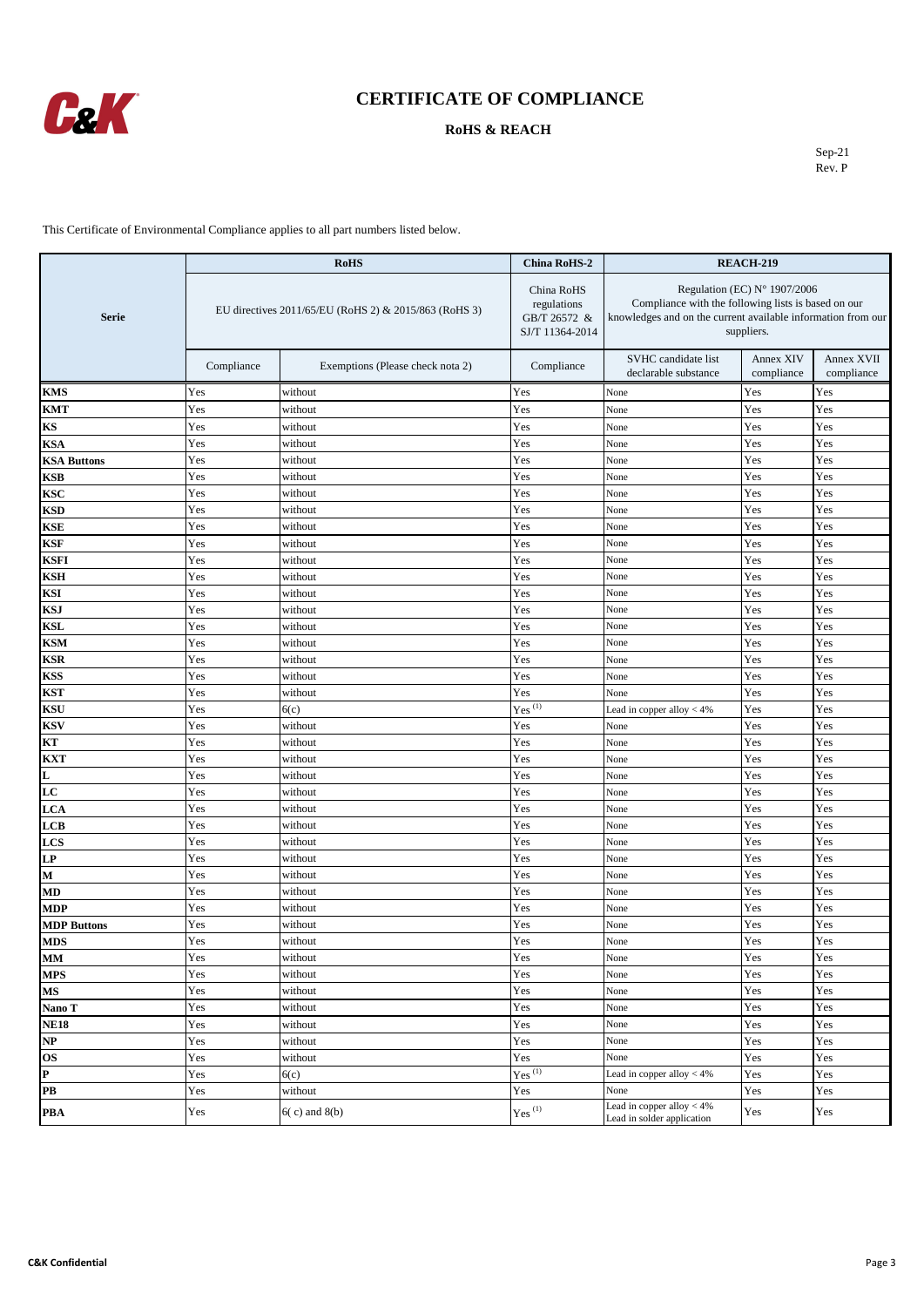

#### **RoHS & REACH**

Sep-21 Rev. P

|                                  | <b>RoHS</b><br><b>China RoHS-2</b>                    |                                                 | <b>REACH-219</b>                                                                      |                                                                                                                                                                            |                         |                          |
|----------------------------------|-------------------------------------------------------|-------------------------------------------------|---------------------------------------------------------------------------------------|----------------------------------------------------------------------------------------------------------------------------------------------------------------------------|-------------------------|--------------------------|
| <b>Serie</b>                     | EU directives 2011/65/EU (RoHS 2) & 2015/863 (RoHS 3) |                                                 | China RoHS<br>regulations<br>GB/T 26572 &<br>SJ/T 11364-2014                          | Regulation (EC) $N^{\circ}$ 1907/2006<br>Compliance with the following lists is based on our<br>knowledges and on the current available information from our<br>suppliers. |                         |                          |
|                                  | Compliance                                            | Exemptions (Please check nota 2)                | Compliance                                                                            | SVHC candidate list<br>declarable substance                                                                                                                                | Annex XIV<br>compliance | Annex XVII<br>compliance |
| <b>PCM</b>                       | Yes                                                   | without                                         | Yes                                                                                   | None                                                                                                                                                                       | Yes                     | Yes                      |
| PF                               | Yes                                                   | 6(c)                                            | $Yes^{(1)}$                                                                           | Lead in copper alloy $<$ 4%                                                                                                                                                | Yes                     | Yes                      |
| PHB                              | Yes                                                   | without                                         | Yes                                                                                   | None                                                                                                                                                                       | Yes                     | Yes                      |
| PL                               | Yes                                                   | 6(c)                                            | $Yes^{(1)}$                                                                           | Lead in copper alloy $<$ 4%                                                                                                                                                | Yes                     | Yes                      |
| <b>PLP</b>                       | Yes                                                   | without                                         | Yes                                                                                   | None                                                                                                                                                                       | Yes                     | Yes                      |
| PN                               | Yes                                                   | without                                         | Yes                                                                                   | None                                                                                                                                                                       | Yes                     | Yes                      |
| <b>PNP</b>                       | Yes                                                   | 6(c)                                            | $Yes$ <sup>(1)</sup>                                                                  | Lead in copper alloy $<$ 4%                                                                                                                                                | Yes                     | Yes                      |
| PPE                              | Yes                                                   | without                                         | Yes                                                                                   | None                                                                                                                                                                       | Yes                     | Yes                      |
| PS                               | Yes                                                   | 8(b)                                            | $Yes^{(4)}$                                                                           | Cadmium and its compounds                                                                                                                                                  | Yes                     | Yes                      |
| PТ                               | Yes                                                   | 6c & 8(b) &/or 8(b)-1                           | Yes <sup>(1)</sup>                                                                    | Lead in copper alloy $<$ 4%<br>Cadmium and its compounds                                                                                                                   | Yes                     | Yes                      |
| <b>PTS</b>                       | Yes                                                   | without                                         | Yes                                                                                   | None                                                                                                                                                                       | Yes                     | Yes                      |
| <b>PVA</b>                       | Yes                                                   | without                                         | Yes                                                                                   | None                                                                                                                                                                       | Yes                     | Yes                      |
| <b>PVA Buttons</b>               | Yes                                                   | without                                         | Yes                                                                                   | None                                                                                                                                                                       | Yes                     | Yes                      |
| <b>PVB</b>                       | Yes                                                   | without                                         | Yes                                                                                   | None                                                                                                                                                                       | Yes                     | Yes                      |
| QFPF                             | Yes                                                   | without                                         | Yes                                                                                   | None                                                                                                                                                                       | Yes                     | Yes                      |
| QFPS                             | Yes                                                   | without                                         | Yes                                                                                   | None                                                                                                                                                                       | Yes                     | Yes                      |
| QHPS                             | Yes                                                   | without                                         | Yes                                                                                   | None                                                                                                                                                                       | Yes                     | Yes                      |
| QFPF                             | Yes                                                   | without                                         | Yes                                                                                   | None                                                                                                                                                                       | Yes                     | Yes                      |
| R                                | Yes                                                   | without                                         | Yes<br>Yes                                                                            | None                                                                                                                                                                       | Yes                     | Yes                      |
| RB<br>RBG                        | Yes<br>Yes                                            | without<br>without                              | Yes                                                                                   | None<br>None                                                                                                                                                               | Yes<br>Yes              | Yes<br>Yes               |
| RKA                              | Yes                                                   | without                                         | Yes                                                                                   | None                                                                                                                                                                       | Yes                     | Yes                      |
| RKB                              | Yes                                                   | without                                         | Yes                                                                                   | None                                                                                                                                                                       | Yes                     | Yes                      |
| RKC                              | Yes                                                   | without                                         | Yes                                                                                   | None                                                                                                                                                                       | Yes                     | Yes                      |
| RS                               | Yes                                                   | without                                         | Yes                                                                                   | None                                                                                                                                                                       | Yes                     | Yes                      |
| RTA                              | Yes                                                   | without                                         | Yes                                                                                   | None                                                                                                                                                                       | Yes                     | Yes                      |
| RTE                              | Yes                                                   | without                                         | Yes                                                                                   | None                                                                                                                                                                       | Yes                     | Yes                      |
| RTF                              | Yes                                                   | without                                         | Yes                                                                                   | None                                                                                                                                                                       | Yes                     | Yes                      |
| S                                | Yes                                                   | without                                         | Yes                                                                                   | None                                                                                                                                                                       | Yes                     | Yes                      |
| SAN                              | Yes                                                   | without                                         | Yes                                                                                   | None                                                                                                                                                                       | Yes                     | Yes                      |
| $_{\rm SD}$                      | Yes                                                   | without                                         | Yes                                                                                   | None                                                                                                                                                                       | Yes                     | Yes                      |
| SDA                              | Yes                                                   | without                                         | Yes                                                                                   | None                                                                                                                                                                       | Yes                     | Yes                      |
| SDP                              | Yes                                                   | without                                         | Yes                                                                                   | None                                                                                                                                                                       | Yes                     | Yes                      |
| <b>SDS</b>                       | res                                                   | without                                         | Yes                                                                                   | None                                                                                                                                                                       | res                     | r es                     |
| SDT                              | Yes                                                   | without                                         | Yes                                                                                   | None                                                                                                                                                                       | Yes                     | Yes                      |
| SK                               | Yes                                                   | without                                         | Yes                                                                                   | None                                                                                                                                                                       | Yes                     | Yes                      |
| SL                               | Yes                                                   | without                                         | Yes                                                                                   | None                                                                                                                                                                       | Yes                     | Yes                      |
| SPA                              | Yes                                                   | without                                         | Yes                                                                                   | None                                                                                                                                                                       | Yes                     | Yes                      |
| <b>Spring Electrical Contact</b> | Yes                                                   | without                                         | Yes                                                                                   | None                                                                                                                                                                       | Yes                     | Yes                      |
| SS                               | Yes                                                   | without                                         | Yes                                                                                   | None                                                                                                                                                                       | Yes                     | Yes                      |
| <b>SSW</b>                       | Yes                                                   | without                                         | Yes                                                                                   | None                                                                                                                                                                       | Yes                     | Yes                      |
| SW                               | Yes                                                   | without                                         | Yes                                                                                   | None                                                                                                                                                                       | Yes                     | Yes                      |
| T (Rocker)                       | Yes                                                   | 6(c)                                            | $Yes$ <sup>(1)</sup>                                                                  | Lead in copper alloy $<$ 4%                                                                                                                                                | Yes                     | Yes                      |
| T (Toggle)                       | Yes                                                   | 6(c)                                            | $Yes$ <sup>(1)</sup>                                                                  | Lead in copper alloy $<$ 4%                                                                                                                                                | Yes                     | Yes                      |
| TDA                              | Yes                                                   | without                                         | Yes                                                                                   | None                                                                                                                                                                       | Yes                     | Yes                      |
| TDD                              | Yes                                                   | without                                         | Yes                                                                                   | None                                                                                                                                                                       | Yes                     | Yes                      |
| TDP                              | Yes                                                   | without                                         | Yes                                                                                   | None                                                                                                                                                                       | Yes                     | Yes                      |
| TF                               | Yes                                                   | 8(b) &/or 8(b)-1 on H3, J3, J6, K6 & L3 ratings | $Yes$ <sup>(1)</sup>                                                                  | Cadmium and its compounds                                                                                                                                                  | Yes                     | Yes                      |
| TF <sub>2</sub>                  | Yes                                                   | without                                         | Yes                                                                                   | None                                                                                                                                                                       | Yes                     | Yes                      |
| TF3                              | Yes                                                   | without                                         | $\operatorname*{Yes}% \left( X\right) \equiv\operatorname*{Yes}(\mathbb{R}^{3}\left)$ | None                                                                                                                                                                       | Yes                     | Yes                      |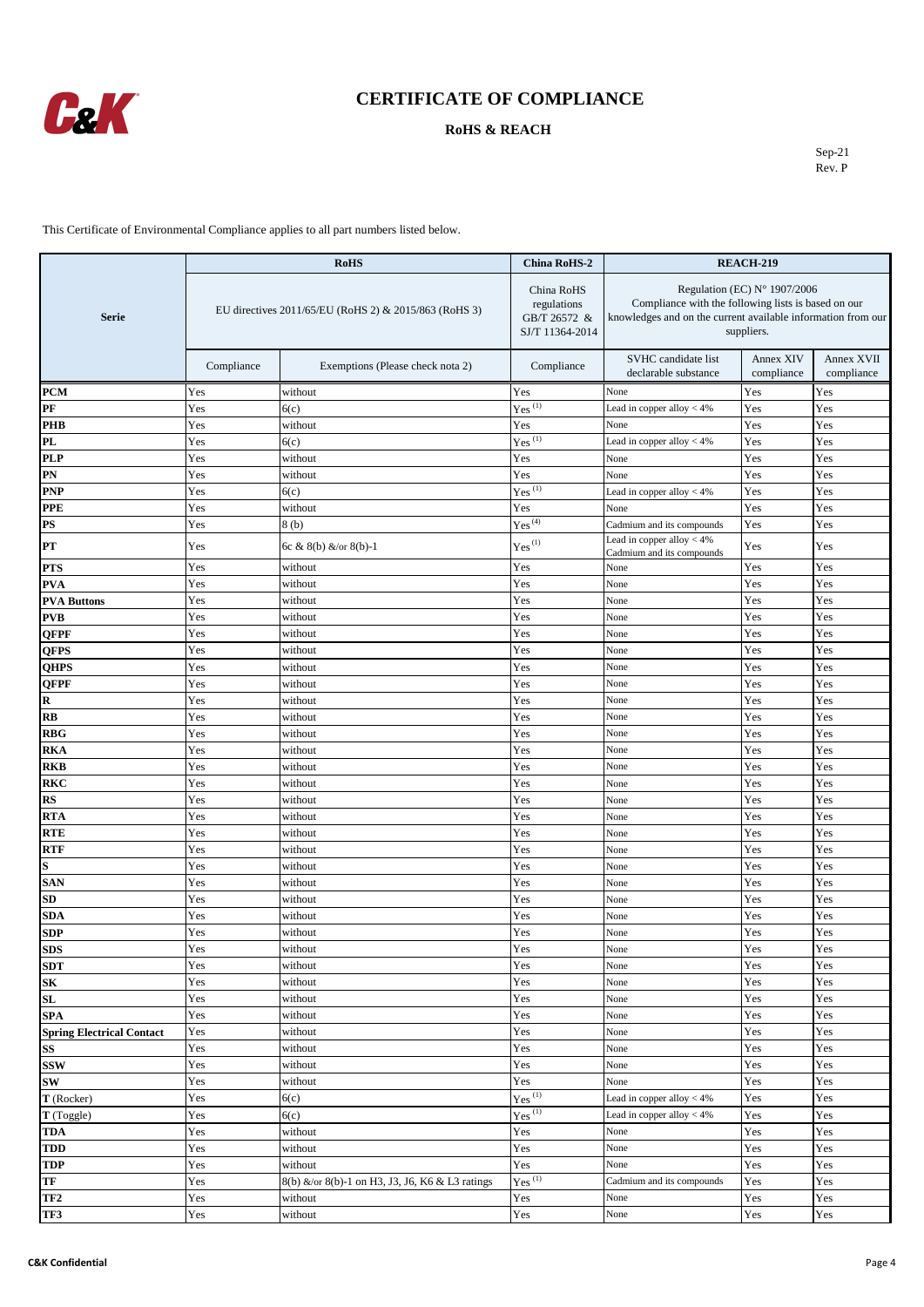

#### **RoHS & REACH**

Sep-21 Rev. P

|                                                       | <b>RoHS</b>                                           |                                                          | <b>China RoHS-2</b>                                          | <b>REACH-219</b>                                                                                                                                                  |                         |                          |
|-------------------------------------------------------|-------------------------------------------------------|----------------------------------------------------------|--------------------------------------------------------------|-------------------------------------------------------------------------------------------------------------------------------------------------------------------|-------------------------|--------------------------|
| <b>Serie</b>                                          | EU directives 2011/65/EU (RoHS 2) & 2015/863 (RoHS 3) |                                                          | China RoHS<br>regulations<br>GB/T 26572 &<br>SJ/T 11364-2014 | Regulation (EC) N° 1907/2006<br>Compliance with the following lists is based on our<br>knowledges and on the current available information from our<br>suppliers. |                         |                          |
|                                                       | Compliance                                            | Exemptions (Please check nota 2)                         | Compliance                                                   | SVHC candidate list<br>declarable substance                                                                                                                       | Annex XIV<br>compliance | Annex XVII<br>compliance |
| <b>TFS</b>                                            | Yes                                                   | without                                                  | Yes                                                          | None                                                                                                                                                              | Yes                     | Yes                      |
| <b>THB</b>                                            | Yes                                                   | without                                                  | Yes                                                          | None                                                                                                                                                              | Yes                     | Yes                      |
| <b>TL</b>                                             | Yes                                                   | without                                                  | Yes                                                          | None                                                                                                                                                              | Yes                     | Yes                      |
| TM                                                    | Yes                                                   | without                                                  | Yes                                                          | None                                                                                                                                                              | Yes                     | Yes                      |
| TP                                                    | Yes                                                   | 6(c)                                                     | Yes $\overline{^{(1)}}$                                      | Lead in copper alloy $<$ 4%                                                                                                                                       | Yes                     | Yes                      |
| <b>TS</b>                                             | Yes                                                   | without                                                  | Yes                                                          | None                                                                                                                                                              | Yes                     | Yes                      |
| $\mathbf{v}$                                          | Yes                                                   | without                                                  | Yes                                                          | None                                                                                                                                                              | Yes                     | Yes                      |
| Y                                                     | Yes                                                   | 6(c)                                                     | $Yes^{(1)}$                                                  | Lead in copper alloy < 4%                                                                                                                                         | Yes                     | Yes                      |
| YF                                                    | Yes                                                   | 6(c)                                                     | $Yes^{(1)}$                                                  | Lead in copper alloy $<$ 4%                                                                                                                                       | Yes                     | Yes                      |
| YL                                                    | Yes                                                   | 6(c)                                                     | $Yes$ <sup>(1)</sup>                                         | Lead in copper alloy $<$ 4%                                                                                                                                       | Yes                     | Yes                      |
| YM                                                    | Yes                                                   | 6(c)                                                     | $Yes$ <sup>(1)</sup>                                         | Lead in copper alloy $<$ 4%                                                                                                                                       | Yes                     | Yes                      |
| ZM                                                    | Yes                                                   | without                                                  | Yes                                                          | None                                                                                                                                                              | Yes                     | Yes                      |
| ZMA                                                   | Yes                                                   | without                                                  | Yes                                                          | None                                                                                                                                                              | Yes                     | Yes                      |
| ZMS                                                   | Yes                                                   | without                                                  | Yes                                                          | None                                                                                                                                                              | Yes                     | Yes                      |
| <b>ZMSM</b>                                           | Yes                                                   | without                                                  | Yes                                                          | None                                                                                                                                                              | Yes                     | Yes                      |
| <b>ZPA</b>                                            | Yes                                                   | without                                                  | Yes                                                          | None                                                                                                                                                              | Yes                     | Yes                      |
| 3                                                     | Yes                                                   | without                                                  | Yes                                                          | None                                                                                                                                                              | Yes                     | Yes                      |
| 1000                                                  | Yes                                                   | without                                                  | Yes                                                          | None                                                                                                                                                              | Yes                     | Yes                      |
| <b>3000</b> (Toggle)                                  | Yes                                                   | 6(c)                                                     | $Yes$ <sup>(1)</sup>                                         | Lead in copper alloy $<$ 4%                                                                                                                                       | Yes                     | Yes                      |
| 7000 (Rocker)                                         | Yes                                                   | 6(c)                                                     | $Yes^{(1)}$                                                  | Lead in copper alloy < 4%                                                                                                                                         | Yes                     | Yes                      |
| 7000 (Toggle)                                         | Yes                                                   | 6(c)                                                     | $Yes$ <sup>(1)</sup>                                         | Lead in copper alloy $<$ 4%                                                                                                                                       | Yes                     | Yes                      |
| 8020                                                  | Yes                                                   | 6(c)                                                     | $Yes$ <sup>(1)</sup>                                         | Lead in copper alloy $<$ 4%                                                                                                                                       | Yes                     | Yes                      |
| 8060                                                  | Yes                                                   | 6(c)                                                     | $Yes$ <sup>(1)</sup>                                         | Lead in copper alloy $<$ 4%                                                                                                                                       | Yes                     | Yes                      |
| 8500                                                  | Yes                                                   | 6(c)                                                     | $Yes^{(1)}$                                                  | Lead in copper alloy $<$ 4%                                                                                                                                       | Yes                     | Yes                      |
| 8600                                                  | Yes                                                   | 6(c)                                                     | $Yes$ <sup>(1)</sup>                                         | Lead in copper alloy < 4%                                                                                                                                         | Yes                     | Yes                      |
| 8700                                                  | Yes                                                   | 6(c)                                                     | $Yes$ <sup>(1)</sup>                                         | Lead in copper alloy $<$ 4%                                                                                                                                       | Yes                     | Yes                      |
| 9000 (Rocker)                                         | Yes                                                   | 6(a) &/or 6(a)-1, 6(c) & 8(b) &/or 8(b)-1 <sup>(3)</sup> | $\mathrm{Yes}^{(1)}$                                         | Lead in steel $< 0.35\%$<br>Lead in copper alloy $<$ 4%<br>Cadmium and its compounds                                                                              | Yes                     | Yes                      |
| <b>9000</b> (Toggle)                                  | Yes                                                   | 6(a) &/or 6(a)-1, 6(c) & 8(b) &/or 8(b)-1 <sup>(3)</sup> | $Yes$ <sup>(1)</sup>                                         | Lead in steel $< 0.35\%$<br>Lead in copper alloy $<$ 4%<br>Cadmium and its compounds                                                                              | Yes                     | Yes                      |
| <b>Smart card connectors</b>                          |                                                       |                                                          |                                                              |                                                                                                                                                                   |                         |                          |
| <b>CCM01</b>                                          | Yes                                                   | without                                                  | Yes                                                          | None                                                                                                                                                              | Yes                     | Yes                      |
| <b>CCM01</b> with metal pegs<br>(reinforced versions) | Yes                                                   | 6(c)                                                     | $Yes$ <sup>(1)</sup>                                         | Lead in copper alloy $<$ 4%                                                                                                                                       | Yes                     | Yes                      |
| CCM <sub>02</sub>                                     | Yes                                                   | without                                                  | Yes                                                          | None                                                                                                                                                              | Yes                     | Yes                      |
| CCM02 with metal pegs<br>(reinforced versions)        | Yes                                                   | 6(c)                                                     | $Yes$ <sup>(1)</sup>                                         | Lead in copper alloy $<$ 4%                                                                                                                                       | Yes                     | Yes                      |
| <b>CCM03</b>                                          | Yes                                                   | without                                                  | Yes                                                          | None                                                                                                                                                              | Yes                     | Yes                      |
| CCM04                                                 | Yes                                                   | without                                                  | Yes                                                          | None                                                                                                                                                              | Yes                     | Yes                      |
| CCM <sub>05</sub>                                     | Yes                                                   | without                                                  | Yes                                                          | None                                                                                                                                                              | Yes                     | Yes                      |